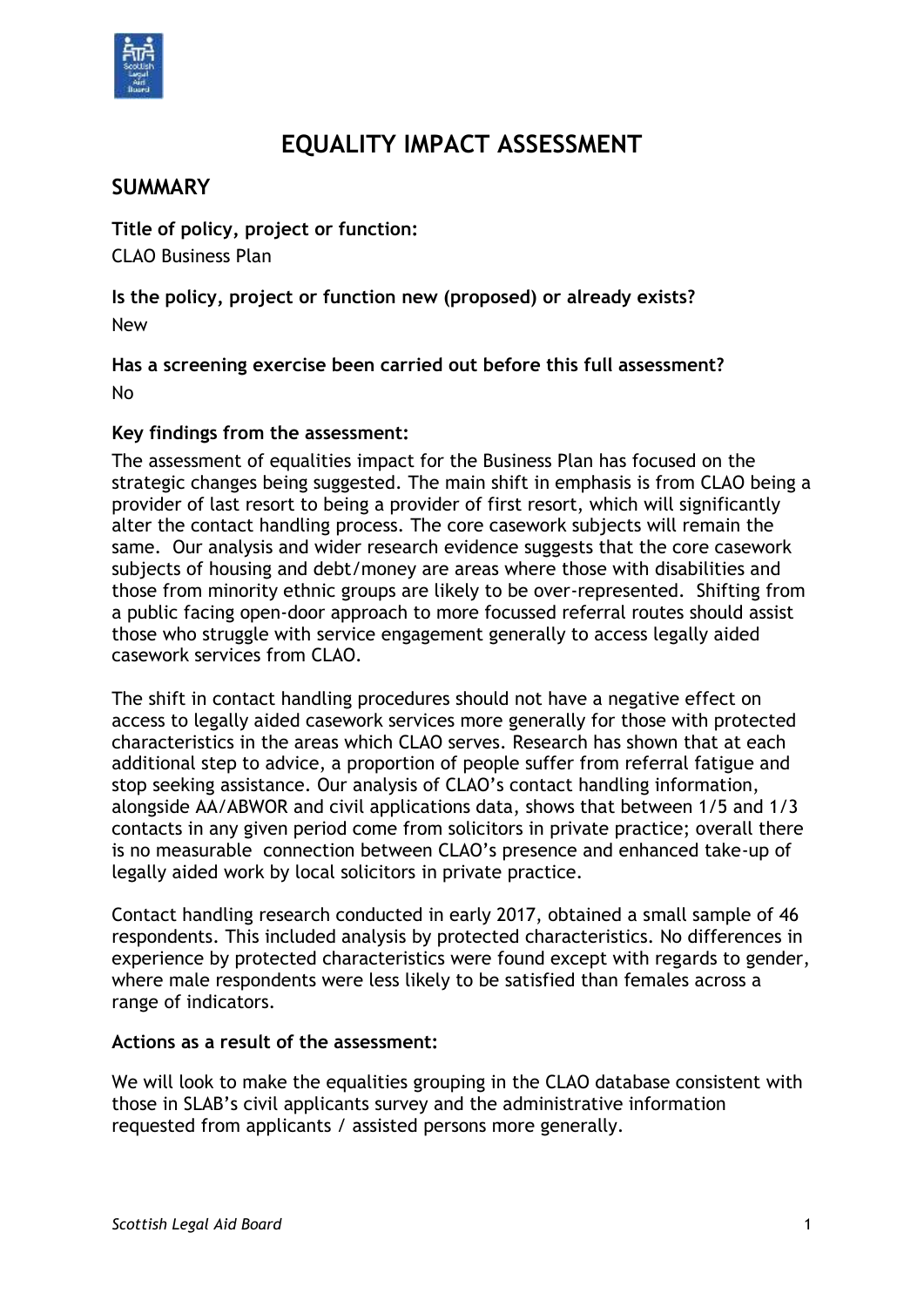

Further client and contact satisfaction work will be undertaken to understand any impacts of the change in process.

Ongoing consideration of the operational impact of implementation will be part of the CLAO Business Plan implementation project. An update to the 2012 operational EqIA is required to reflect current practice.

**Date impact assessment published: 08/10/2018**

**Lead official(s) responsible for assessment:** John Osborne

**Department:** Strategic Development Directorate

**Name of sponsor/ Director who has signed off that the policy/ function has been sufficiently assessed against the needs of the equality duty:**

Anne Dickson, Director of Strategic Development

**Date of sign off: 5 September 2018**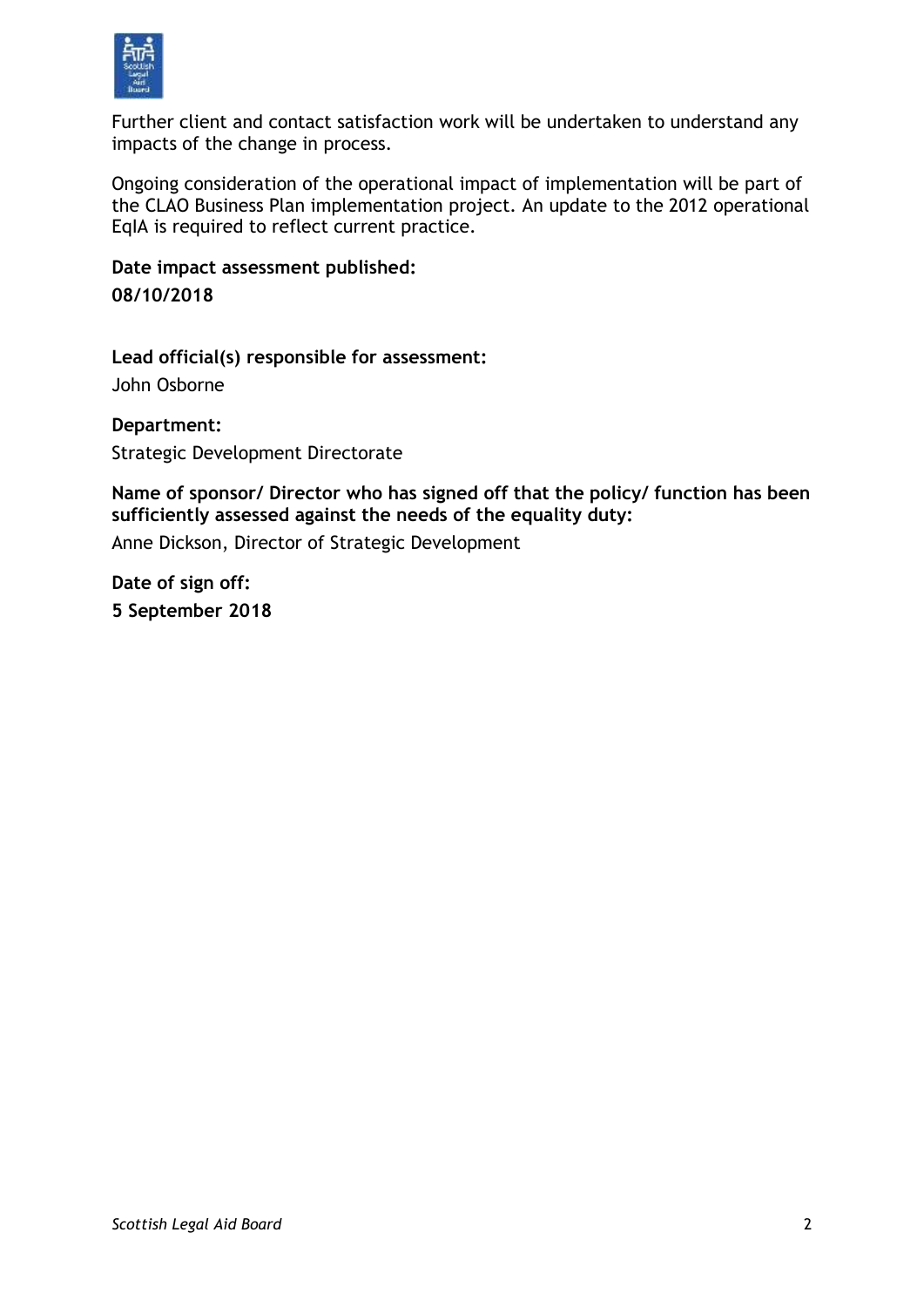

# **Step 1 - Examine the information available to assess likely impact of the function/ policy on different equality groups**

### **Describe the policy, project or function. What does it aim to do? What and who will it affect?**

The review of the CLAO recommended the following remit for the CLAO network. The remit was formulated in recognition of SLAB being subject to a number of specific duties as a public body (which may be related to inequalities), including the public sector equality duties and corporate parenting obligations.

The remit, purpose and outcomes provide a framework for the range of CLAO activities (direct casework, referral, second tier advice, training, partnership projects, testing for SLAB/SG and children's duty services) to be directed towards addressing local needs by using the full resources of the network. National priorities can also be addressed through project work when necessary. Identifying priorities and allocating resource to address these will be done through the business planning process.

#### **Recommended remit for CLAO**

I. CLAO shall continue to work within the current demand led legal aid system. However, as a finite publicly funded resource it should be targeted at priority activity that is responsive to local people's needs.

### **Recommended renewed purpose and outcomes**

- II. The CLAO's purpose is to contribute to a fairer Scotland by providing and supporting services to resolve or pre-empt legal problems, in a manner which works towards tackling inequalities.
- III. The CLAO will work in partnership with others to deliver a range of activities to support this purpose. The CLAO's work will focus on identifying and addressing legal needs at the earliest appropriate stage to avoid problems escalating both for particular individuals, particular groups of individuals and within the wider community.
- IV. The CLAO will operate a prioritisation framework to ensure that services are targeted towards assisting those individuals and groups of individuals facing the most significant barriers to their access to advice and legal services and where intervention will contribute towards tackling inequalities.
- V. The CLAO aims to address the following outcomes under this purpose:

*Scottish Legal Aid Board* 3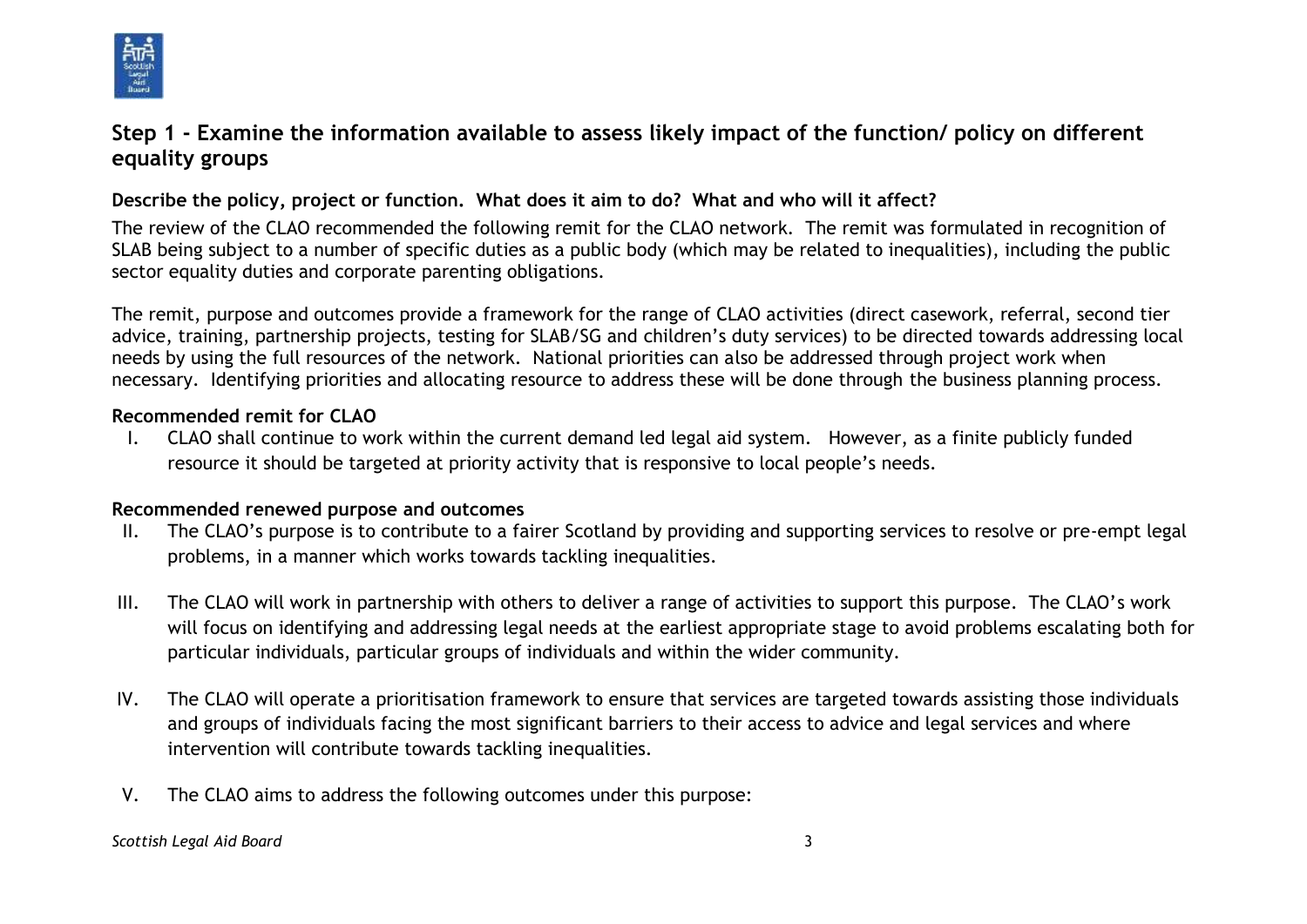

- a) Contribute to a positive impact on the life chances of people within the community by providing direct casework services to resolve legal problems at the earliest appropriate stage by applying available resources within the CLAO prioritisation framework
- b) Achieve changes in policy and practice designed to pre-empt or minimise problems arising for people through reporting, collaborative working and where necessary the application of high quality legal advice and representation
- c) Facilitate appropriate and effective access to publicly funded solicitor services where necessary and other advice and support that will reduce or resolve problems
- d) Provide a high quality, continuously improving, sustainable and efficient service, with a dedicated, skilled staff team

A key theme that recurred throughout the review was prioritisation and the need to clear space to focus on development activity whilst maintaining direct provision of casework. The renewed purpose implies that particular types of cases or groups of people may be prioritised for admission to the casework service over others. In order to take this forward, the CLAO Head of Service, in consultation with the Strategic Development Directorate, will pilot the use of a prioritisation framework to govern admission to the casework service.

The business plan as developed will mainly change the contact handling process, with casework subject matters remaining constant: but people who are eligible for assistance should get admitted faster.

Core casework areas:

- Housing/homelessness
- Debt/money
- Mental health (Inverness office)
- Family law public (Inverness and Aberdeen offices)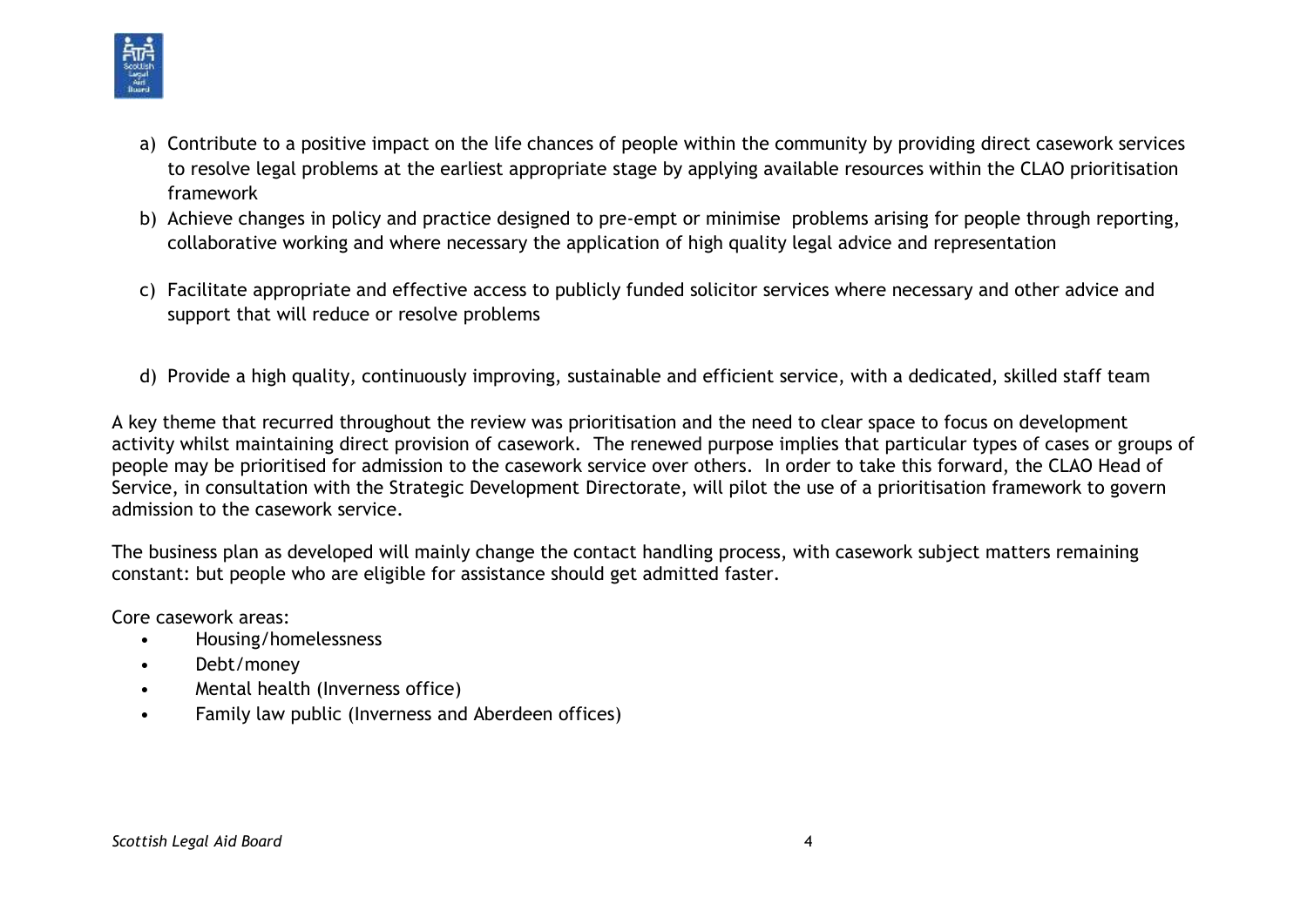

Especially Housing/homelessness and debt are associated with tackling inequalities & those with protected characteristics being more vulnerable to these. There is a lot of evidence that mental health and associated issues are linked to higher problem incidence.

Local experience indicates need for CLAO to assist with public family law.

### **1.1 What is known about each of the equality groups who might use or be affected by this policy?**

Data from contact handling and SLAB's wider application information indicates that the contact handling process has not resulted in any measurable impact on local private provision. Core areas for solicitors in private practice, like private family law, have seen bigger decreases than other parts of the country: but we have seen a big rise in the volume of contacts for this subject area.

Research into civil law problems in England & Wales concludes that: "As has been observed previously, people vulnerable to social exclusion (e.g. lone parents [\[90% female\]](http://www.parentingacrossscotland.org/policy--research/facts-about-families-in-scotland.aspx), those on benefits, those who have a long-term illness or disability and victims of crime) report problems more often than others." [\(report\)](file://///cifssata/Common/Common/Policy/Development%20&%20Policy/Planning%20and%20Co-ordination/Needs%20assessment/England&Wales/2010CSJSAnnualReport.pdf)

**Race**: Support improved living conditions in cohesive communities (source – Is Scotland Fairer? Report) People from ethnic minorities were affected by a range of detriments in terms of an adequate standard of living:

- They were more likely to be living in relative poverty after housing costs.
- They were more likely to have significant experience of living in overcrowded households.
- Children living in households headed by someone from an ethnic minority were more likely to live in relative poverty after housing costs.
- They were likely to report receiving lower levels of support from family, friends and neighbours compared with White people.

1 in 3 people from a minority ethnic group experienced civil law problems over a five year period compared to 1 in 4 for the general population. The prevalence of civil law problems among a booster sample survey of people belonging to ethnic minority groups in Glasgow West was significantly higher than other groups in Scotland at 36%. [The Experience of Civil Law](http://www.scotland.gov.uk/Publications/2010/11/15095623/0)  [Problems in Scotland 1997-2004](http://www.scotland.gov.uk/Publications/2010/11/15095623/0)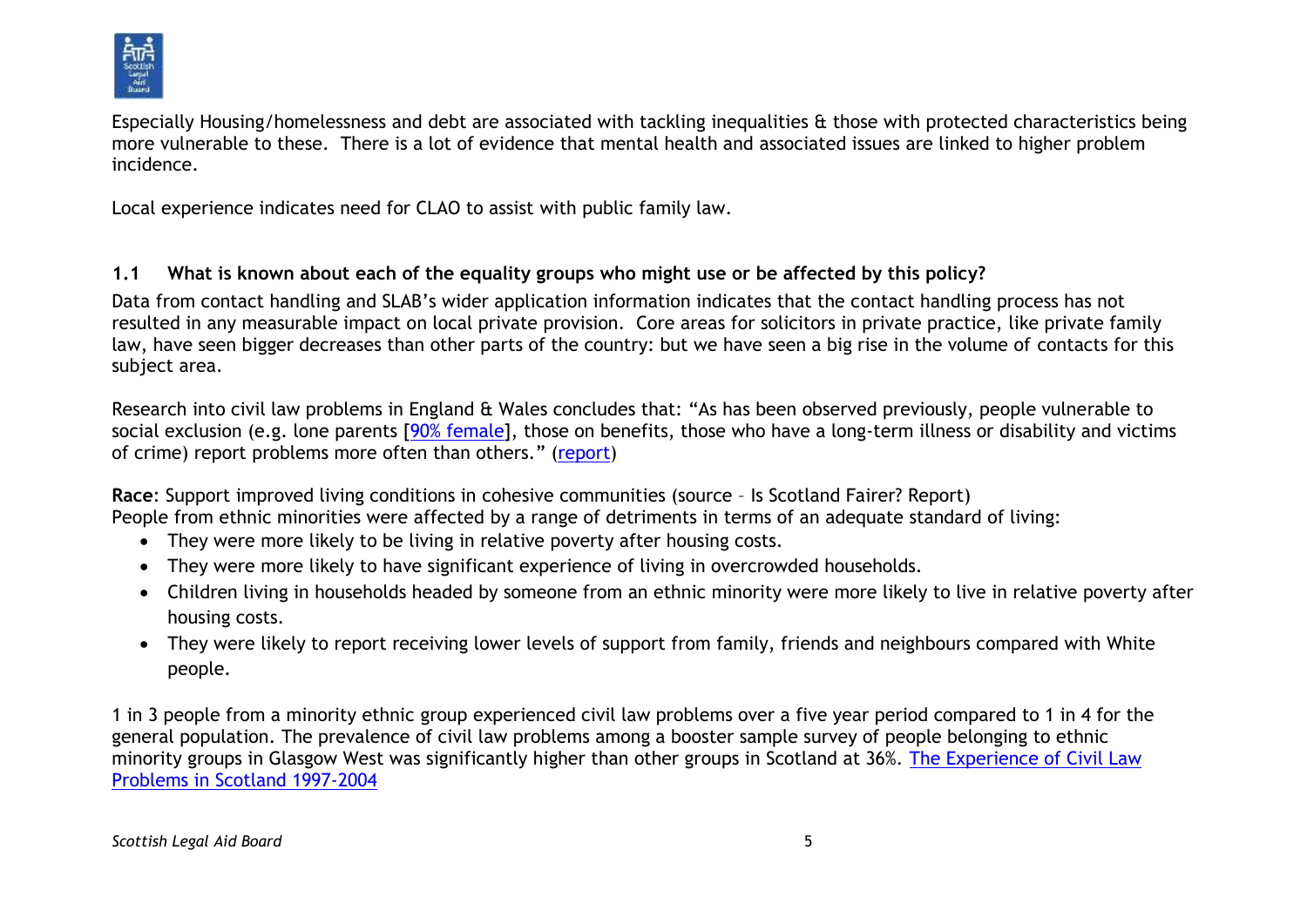

**Sex (gender)**: there are differences in experiences for this group for domestic abuse, homelessness (Scottish Government statistics as source), divorce (legal aid as source), contact (legal aid as source).

Incidents of domestic abuse recorded by the police in Scotland with a female victim and a male perpetrator represented 79% of all incidents of domestic abuse in 2014-15 where gender information was recorded. Since 2005-06 this percentage share has fallen from 87%. The proportion of incidents with a male victim and a female perpetrator (where gender was recorded) has increased from 11% in 2005-06 to 18% in 2014-15. **[Domestic abuse recorded by the police in Scotland, 2014-15](http://www.gov.scot/Publications/2015/10/8859)**

#### [Link homelessness / low income and domestic abuse](file://///cifssata/Common/Common/Policy/Development%20&%20Policy/Gender%20Based%20Violence/Justice%20Board%20and%20DA/August%202015%20DA%20civil%20and%20criminal%20notes.docx)

**Homelessness [SG 2015/16 overview]:** Almost a third of applications were from those aged 25 to 34 years (32% male and 31% female). The proportion of total applicants for those aged 34 and under for males was 57%, and 65% for females. This has slightly decreased over time by a few percentage points (from 63% males and 69% for females in 2002-03 for example). There were 20% of applications from single parent households, most of which were from females (79% of single parent applications)

69% of those in secure care at this date were boys. **[Scottish Government, Additional Tables that accompany the Children's](http://www.gov.scot/Publications/2016/03/5133)  [Social Work Statistics 2014-15 publication](http://www.gov.scot/Publications/2016/03/5133)**

**Gender reassignment**: gender reassignment intersects with disability (see below evidence); higher incidence of domestic abuse (Trans UK survey)

**Disability**: physical accessibility, clear communication, mental health/disability and homelessness (source: SG equality evidence finder); Disabled people remained more likely to live in poverty than non-disabled people. Their level of material deprivation (the 'mean deprivation score') is also higher than for non-disabled people. (source: EHRC report "Is Scotland Fairer?)

The prevalence of civil legal problems is higher for disabled people at 32% as opposed to 23% in the general population. In addition, only 37% of disabled people had solved their problems whereas 51% without a disability had succeeded in resolving their problems. (Scottish Criminal Justice Survey 12/13)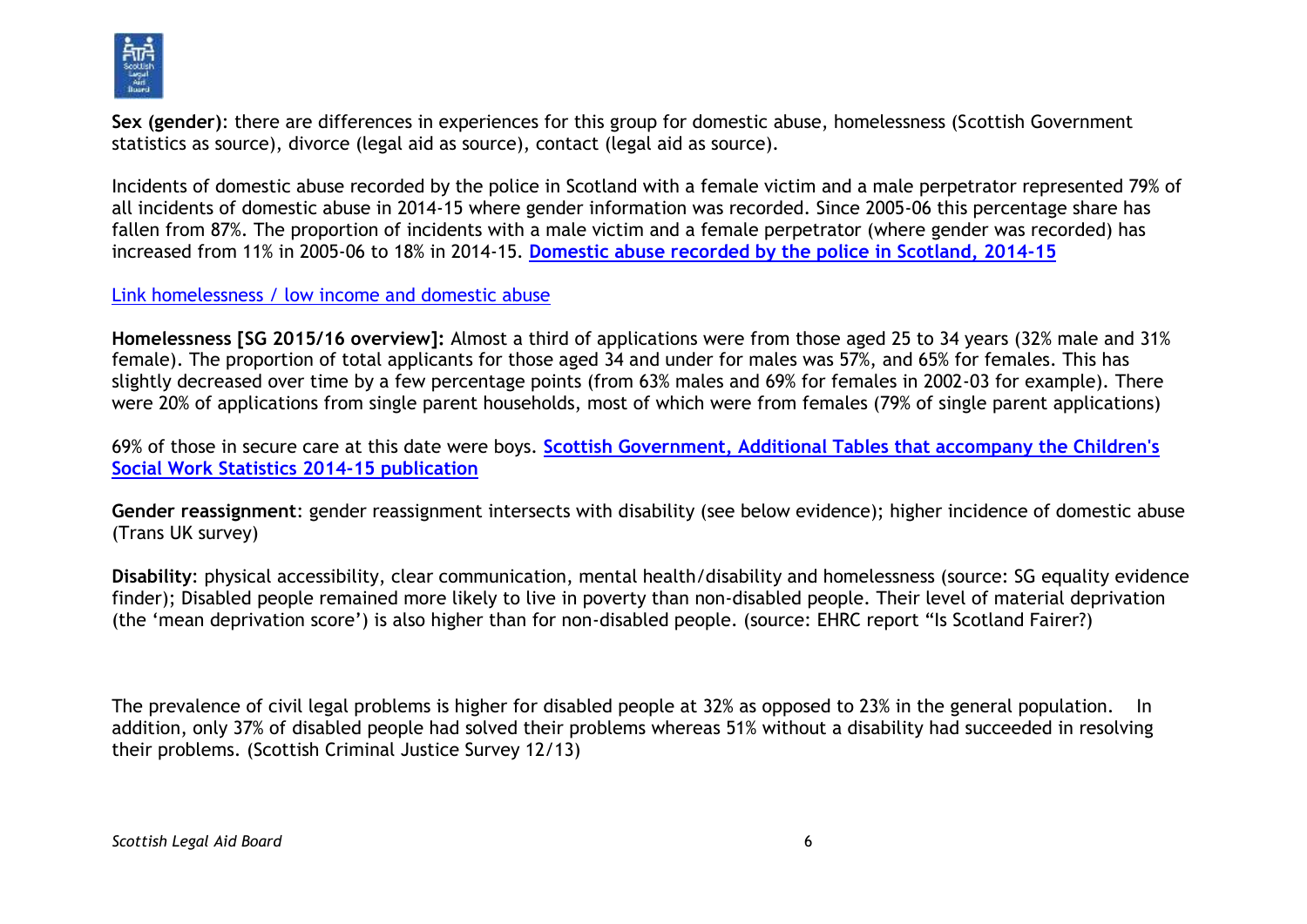

**Sexual orientation**: higher risk of poor mental health for LGBT people (source: EHRC report "Is Scotland Fairer?)

**Pregnancy and maternity**: adoption / permanency, contact, domestic abuse, employment

<http://www.nhs.uk/conditions/pregnancy-and-baby/pages/domestic-abuse-pregnant.aspx>

**Age**: young people and homelessness (esp. care leavers), higher risk of poor mental health for people aged 25-34 (source: EHRC report "Is Scotland Fairer?")

Homelessness is biased towards younger age groups. For example, 11% of main applicants assessed as homeless or potentially homeless were aged 16 to 19 years old. However only 1% of households in Scotland are headed by someone aged 16 to 19 years old. Similarly, 20 to 24 years olds make up 18% of cases assessed as homeless or potentially homeless, but only 4% of households are headed by someone in this age group. [Source: HL1 Dataset as at 5 December 2014 and [NRS Household Projections for](http://www.gro-scotland.gov.uk/files2/stats/household-projections/2012-based/2012-house-proj-tab3.xls)  [Scotland, 2012-based \(25 July 2014\)\]](http://www.gro-scotland.gov.uk/files2/stats/household-projections/2012-based/2012-house-proj-tab3.xls)

People aged over 60 are less likely to have experienced civil legal problems in the last three years than those in other age brackets (11% of those aged over 60 [1.37 probs], compared to 18% of those aged 16-24 [1.72], 29% of those aged 25-44 [1.61], and 24% of those aged 45-59 [1.49]).<http://www.gov.scot/Topics/People/Equality/Equalities/DataGrid/Age/AgeCrimeJust>

Concerns were raised that people with dementia or another cognitive impairment were being confined to hospital wards to safeguard their physical health without any underlying legal process (Scottish Law Commission, 2014). Furthermore, some people in residential facilities were subject to considerable restriction in their daily lives. The Scottish Law Commission (2014) called for an authorisation process and proposed some reforms. (source: EHRC report "Is Scotland Fairer?")

**Religion and belief**: no evidence of potential issue found – except where experiencing direct/indirect discrimination

**Marriage and civil partnership**: divorce / dissolution can only affect this group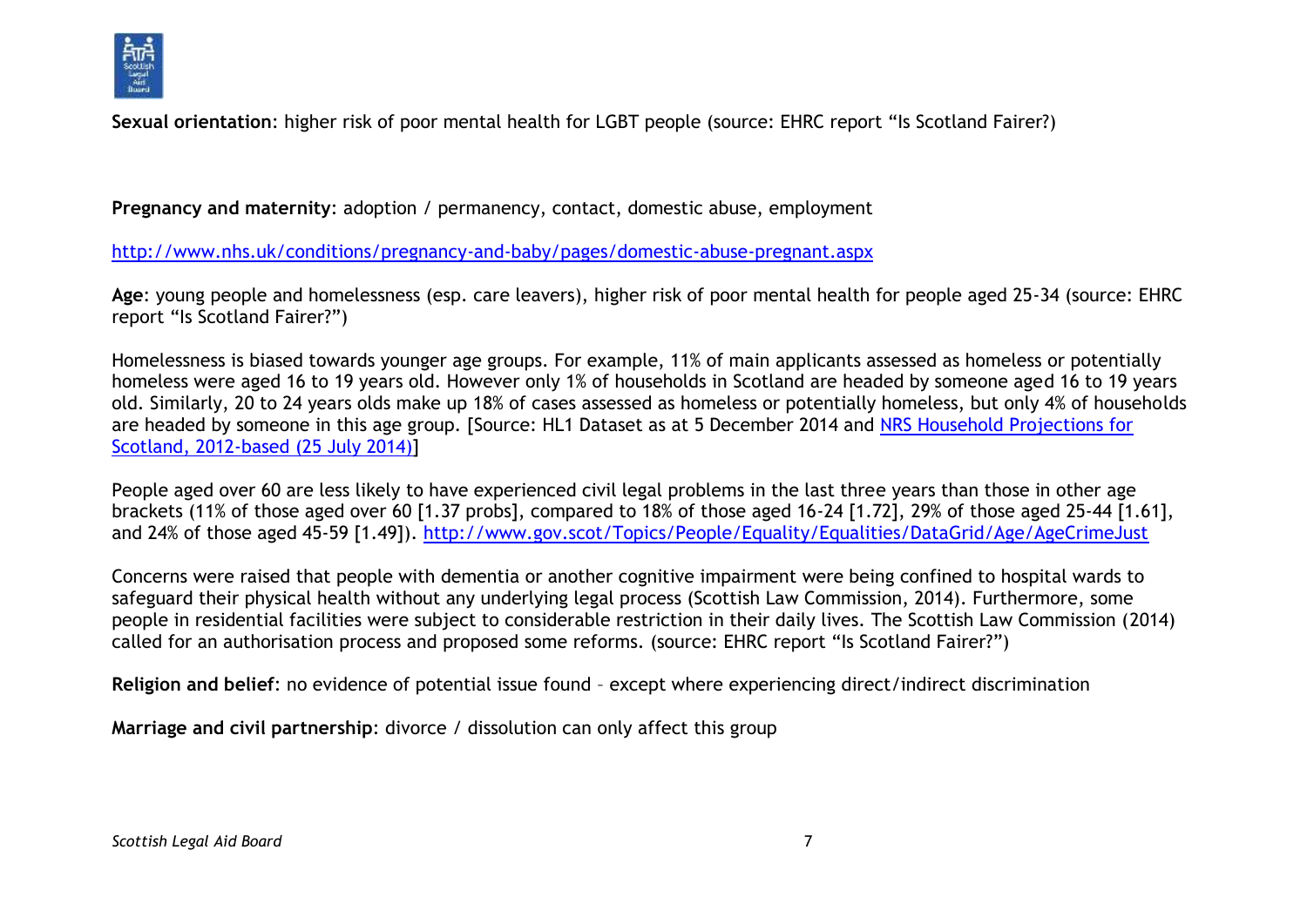

Contact handling research conducted in early 2017, obtained a small sample of 46 respondents. This included analysis by protected characteristics. No differences in experience by protected characteristics were found except with regards to gender, where male respondents were less likely to be satisfied than females across a range of indicators.

#### **1.2 Are there any gaps in understanding of your policy/ function in relation to equality groups?** *You should think about opportunities to fill any gaps in evidence through your consultation plans for the policy/ function at Step3.*

There are gaps in the administrative data available from the CLAO, due to the way the database has been constructed. CLAO staff report that all their clients have vulnerabilities.

The information we have from the CLAO feedback forms suggests that, compared to the general population of civil legal aid applicants who responded to the last applicant survey, a higher proportion of people with disabilities receive help from the CLAO. No difference seen in gender make up. Comparisons on other protected characteristics were unreliable as the groups do not match up.

We have consulted with local groups, including those representing people with protected characteristics, as part of the review which preceded the business planning process.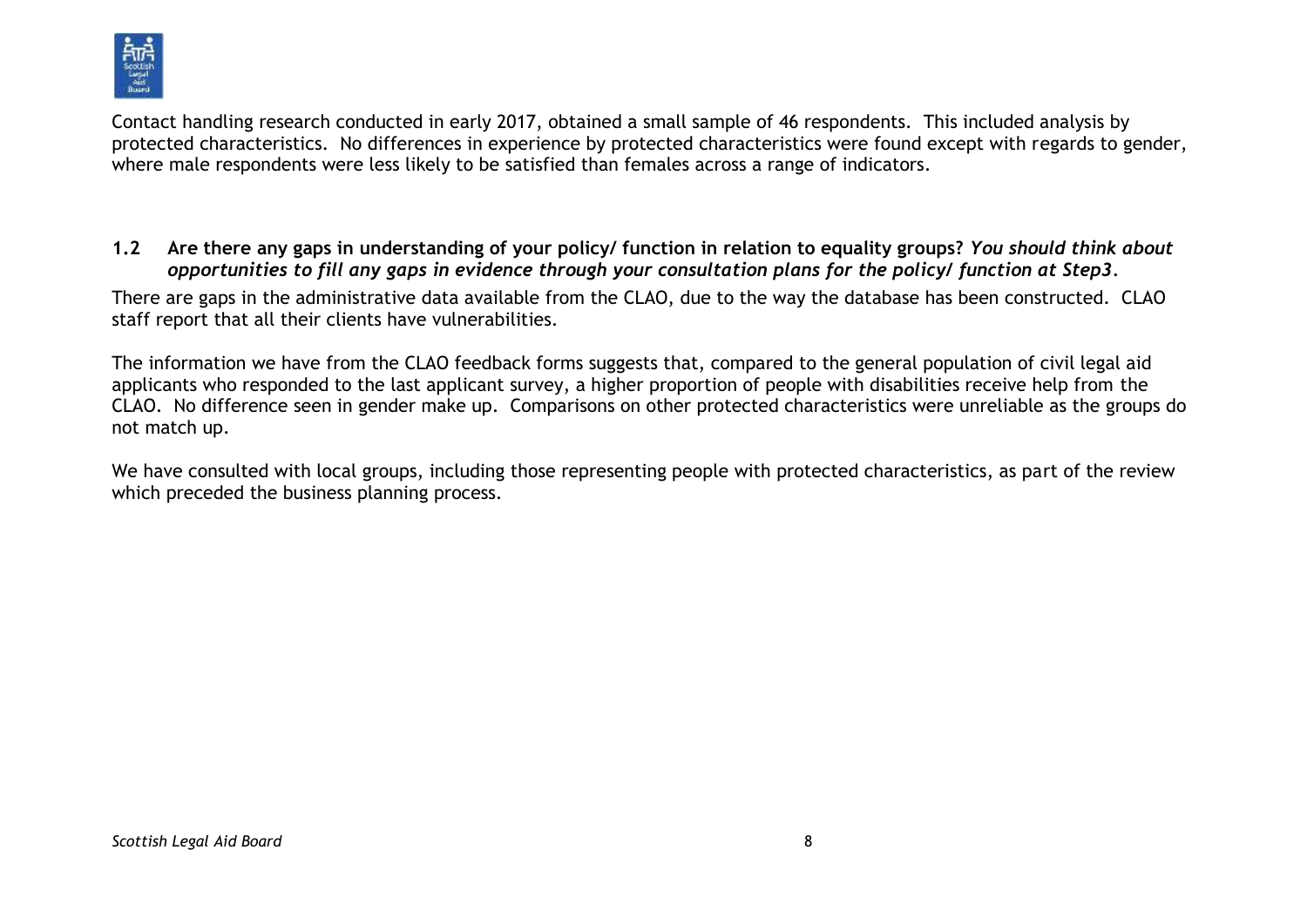

# **Step 2 - Impacts on priority characteristics and suggested steps to address these**

**Does the policy/ function have any impacts (whether intended or unintended, positive or negative) on any of the equality groups? Describe for each group the ways in which the policy, as it is planned or as it operates, might have negative and/ or positive impacts. You should answer these three questions for each group:** 

**1) Is there potential for discrimination?** 

**2) Is there potential for developing good relations?**

**3) Is there potential to advance equality of opportunity?**

#### **For all Protected Characteristics:**

Is there any potential impact? Yes *Please explain your answer:*

The shift in contact handling procedures should not have a negative effect on access to legally aided casework services for those with protected characteristics in the areas which CLAO serves. We do not expect there to be discrimination in how the new process operates.

Research has shown that at each additional step to advice, a proportion of people suffer from referral fatigue and stop seeking assistance. By reducing these steps, there is potential to advance equality of opportunity. The new process is designed so that access to the CLAO service is simplified and expedited for those matter types that are deemed core. CLAO' s referral and signposting service will remain core so people contacting CLAO in relation to non-core matters will still be provided with some form of assistance in resolving their issue.

Our analysis of CLAO's contact handling information, alongside AA/ABWOR and civil applications data, shows that between 1/5 and 1/3 contacts in any given period come from solicitors in private practice; overall there is no measurable connection between CLAO's presence and enhanced take-up of legally aided work by local solicitors in private practice.

The change in contact handling procedures has been piloted with further baseline data being produced, which should include information relevant to groups with protected characteristics.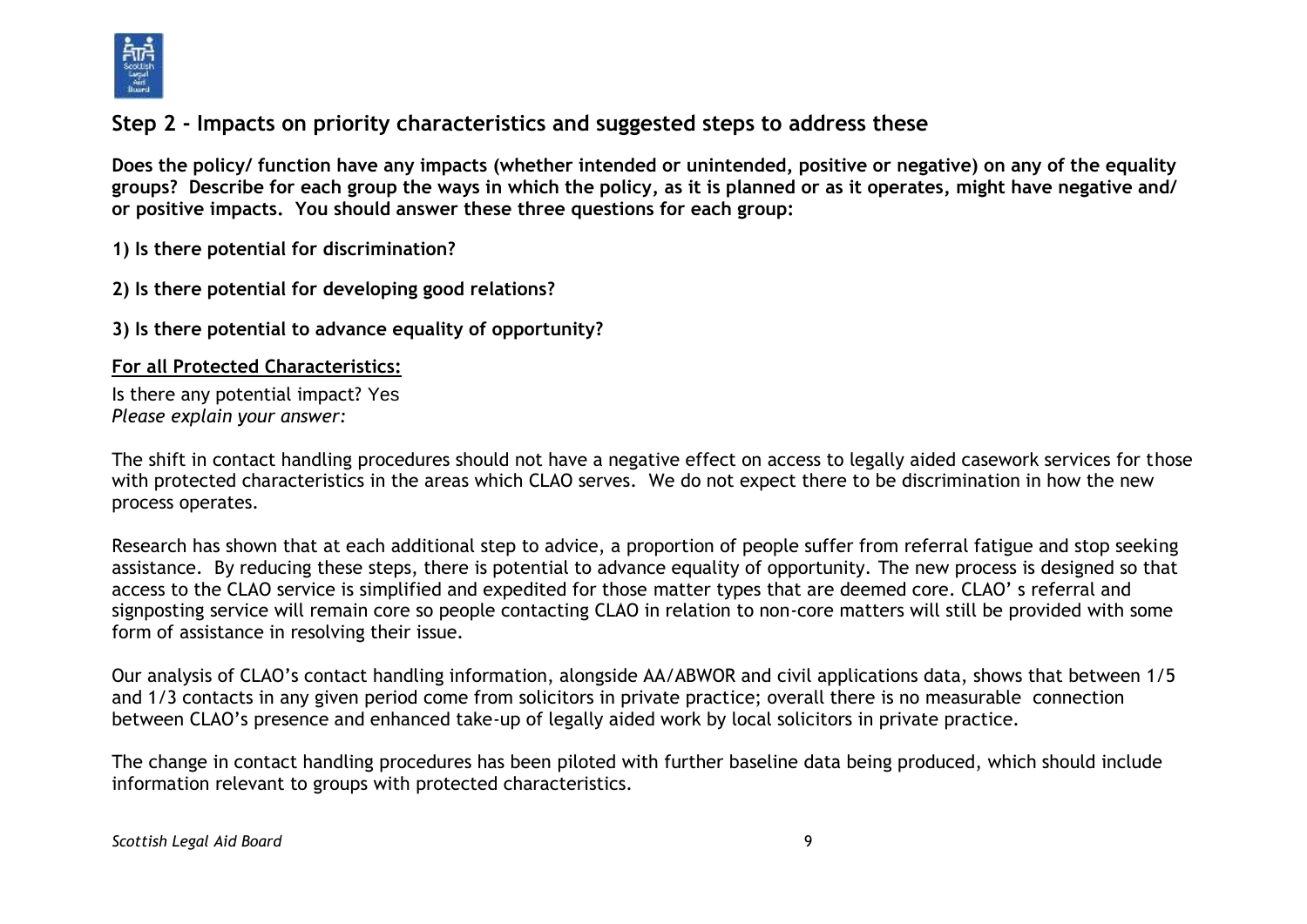

Operational processes will be reviewed as part of the implementation of the business plan deliverables.

Review of the operational EqIA from 2012 has resulted in a number of action points which are noted in that document and collated at the end of this assessment.

#### **Where there is potential for indirect/ direct discrimination, what can you do to reduce or eliminate this risk?**

The shift in prioritising core over non core matter types has been transitioned to in advance of the mid May 2017 go live date and although there have not been any obvious issues in relation to direct or indirect discrimination revealed during the transition period the new contact handling process will be monitored as the operational phase progresses.

### **Do you need to make changes to your policy or function on the basis of this assessment?**

No change in policy is recommended at this stage.

From review of 2012 initial EqIA, the following actions arise:

1. Update the operational EqIA to align with business plan approach

Contact handling research suggests that male contacts were less satisfied than females across a range of measures, although this was based on a small sample of 46 people. Further research into client and contact experience should be conducted to explore whether this is a real difference and, depending on the results, what may be causing it.

Further work is planned for 2018, covering both clients and contacts. This is currently being procured.

**What is the likely impact of these changes on the plans for the policy/ function? (resources, cost, timings etc.)** Having reviewed the implementation of the plan, no policy change is required.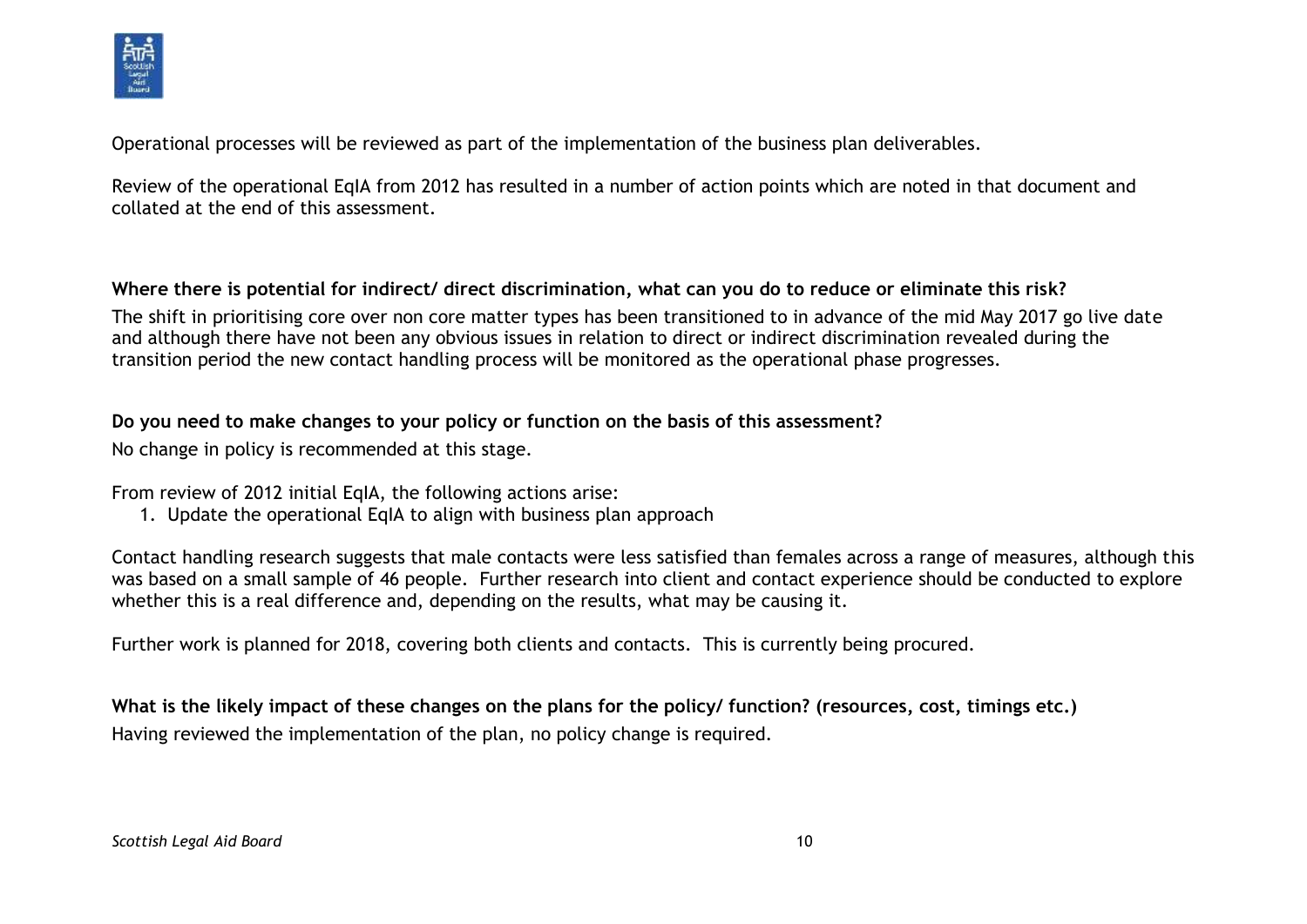

# **Step 3 - Consultation and stakeholder engagement**

**Do you/did you have any consultation/ involvement planned for the policy/ function?** Yes

#### **What do you hope to achieve from your consultation/ involvement?**

This is formulated in the stakeholder engagement and communications plan. It is based on the premise of establishing a flow of work to the CLAO that is consistent with the core matter types that have been identified for the specific CLAO offices and clarifying with stakeholders what the role of CLAO is and the extent to which its service can assist stakeholders. The intention is to ensure that people receive the most appropriate route to the resolution of their problem and that only those who CLAO can help should be referred to them.

#### **List the main stakeholder agencies that you intend to or have already discussed this policy with. Give details of any equality groups represented.**

A range of local solicitors, public sector authorities, advice sector agencies, local advocacy organisations (including mental health advocacy) and SLAB staff have been consulted as part of the review.

Further stakeholder agencies have been identified in the plan for the implementation project and include: The Law Society of Scotland, Local bar associations and solicitors; Advice agencies/advocacy services/third sector; NHS Trusts/local authorities; courts tribunals/SCRA; MSPs/councillors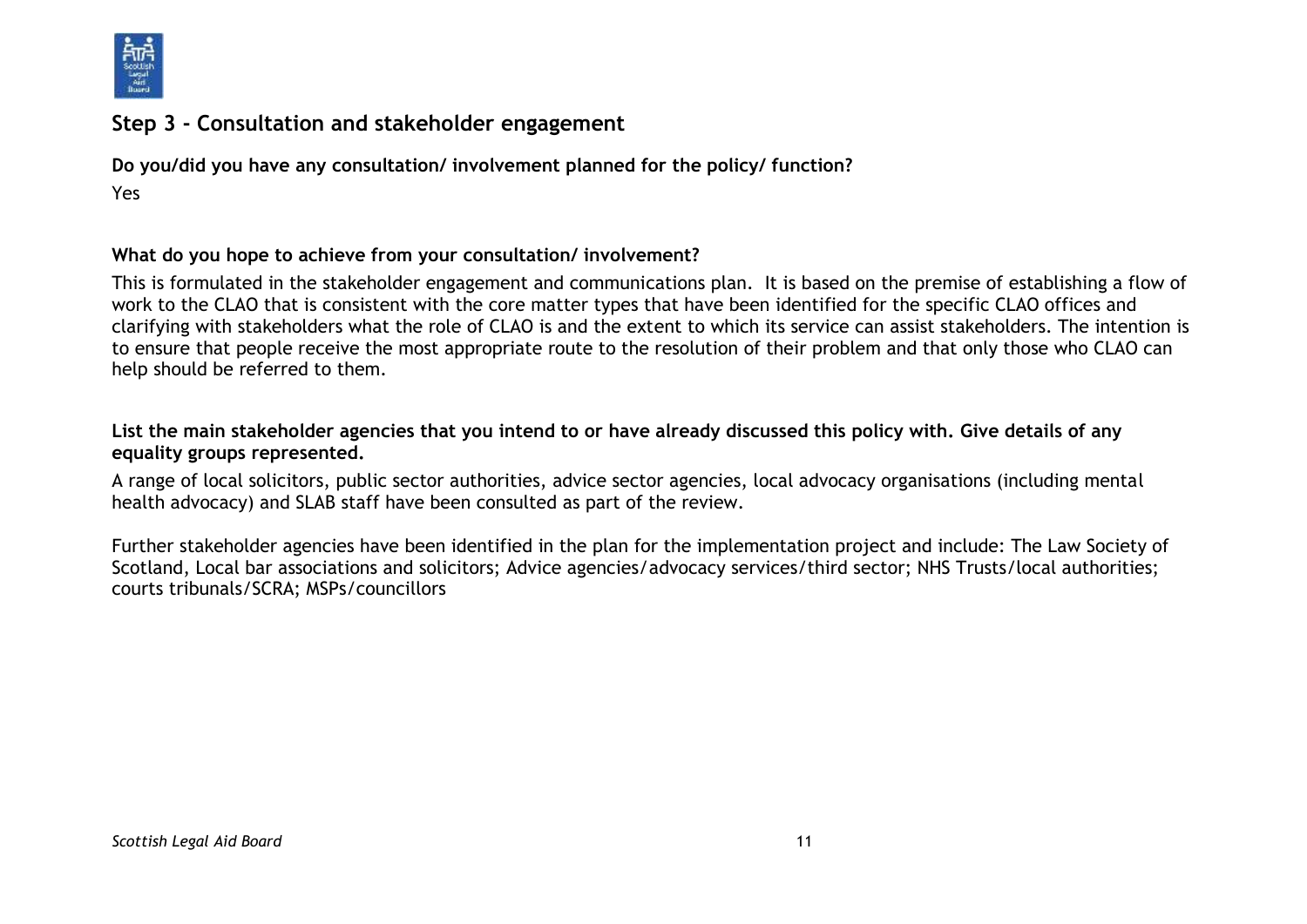

# **Step 4 - Discuss and review the assessment with decision makers and governance structures**

You **must** discuss the results with senior decision makers before you finalise the assessment.

#### **Give details of the governance structures you will report, or have already reported, to about this assessment.**

A paper on key equalities considerations was discussed at the CLAO business plan development project board on 10 August 2016. The interim EqIA has been tabled for discussion at the 31 October 2016 CLAO business plan implementation project board.

The updated version of the EqIA will be considered by the Business Plan Implementation Project Board at its meeting on 18 June 2018.

**If you have presented the results of the assessment to the groups you have listed above please include the date you presented to each group listed.**

See above.

**Will there be any changes made to the plans for the policy/ function or actions as a result of this assessment?** Yes

**If yes, give details of likely changes and actions arising from this assessment.**

We will look to make the equalities grouping in the CLAO database consistent with those in SLAB's civil applicants survey and the administrative information requested from applicants / assisted persons more generally.

The source for "special needs notes" will be clarified in the deliverable relating to consistent recording of information on the CLAO database.

Ongoing consideration of the operational impact of implementation will be part of the CLAO Business Plan implementation project.